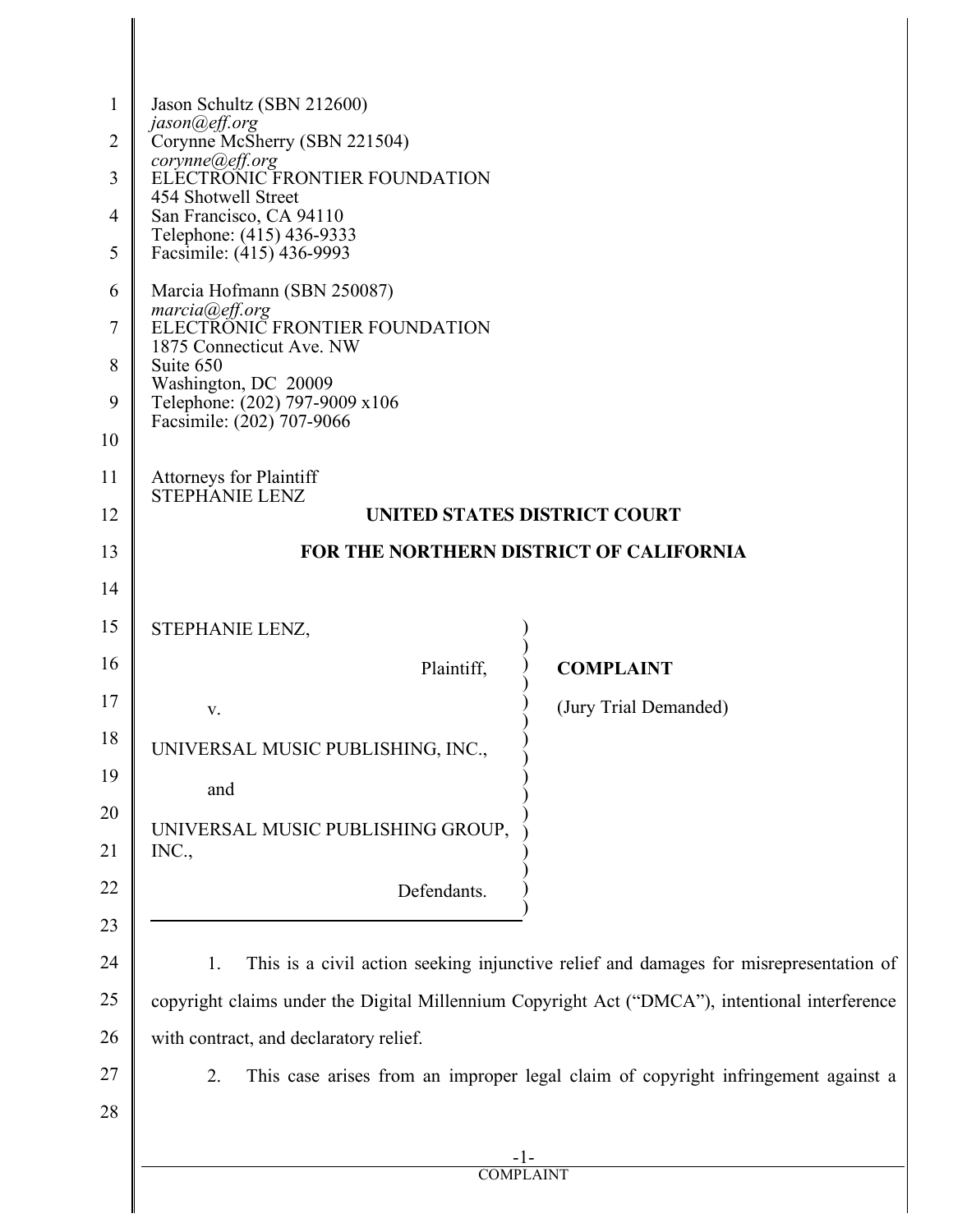mother who made a short video recording of her children playing and dancing, which she later made available to her family and friends on the popular Internet video website YouTube. The threat successfully compelled YouTube to remove Plaintiff's original video from public access.

#### **PARTIES**

3. Plaintiff Stephanie Lenz ("Lenz") is an individual residing in Gallitzin, Pennsylvania.

4. On information and belief, Defendants Universal Music Publishing, Inc. and Universal Music Publishing Group, Inc. (collectively, "UMPG") are corporations that each maintain a principal place of business in Los Angeles, California.

### **JURISDICTION AND VENUE**

5. This Court has subject matter jurisdiction over this claim pursuant to the Copyright Act (17 U.S.C. §§ 101 et seq.), 28 U.S.C. §§ 1331 and 1338, and the Declaratory Judgment Act (28 U.S.C. § 2291). This Court has supplemental subject matter jurisdiction over the state law claim pursuant to 28 U.S.C. § 1367(a) in that the state law claim arises from the same case or controversy and transaction or occurrence as the federal law claims arise.

6. Plaintiff is informed, believes and thereon alleges that Defendants have sufficient contacts with this district generally and, in particular, with the events herein alleged, that they are subject to the exercise of jurisdiction of this Court.

18

19

20

21

22

23

1

 $\mathcal{L}$ 

3

4

5

6

7

8

9

10

11

12

13

14

15

16

17

#### **VENUE AND INTRADISTRICT ASSIGNMENT**

7. Venue is proper in this district under 28 U.S.C. § 1391.

8. Assignment to the San Jose division is proper pursuant to Local Rule 3-2(c) and (d) because a substantial portion of the events giving rise to this action occurred in this district and division.

### **FACTUAL ALLEGATIONS**

24 25 26 27 9. YouTube is a video-sharing website where millions of Internet users post videos to make them available to others for viewing. These videos range from traditional home recordings of personal events to news reports, advertisements, and television programs. YouTube's website is available at the web address www.youtube.com.

28

10. On information and belief, UMPG are music publishing companies. On information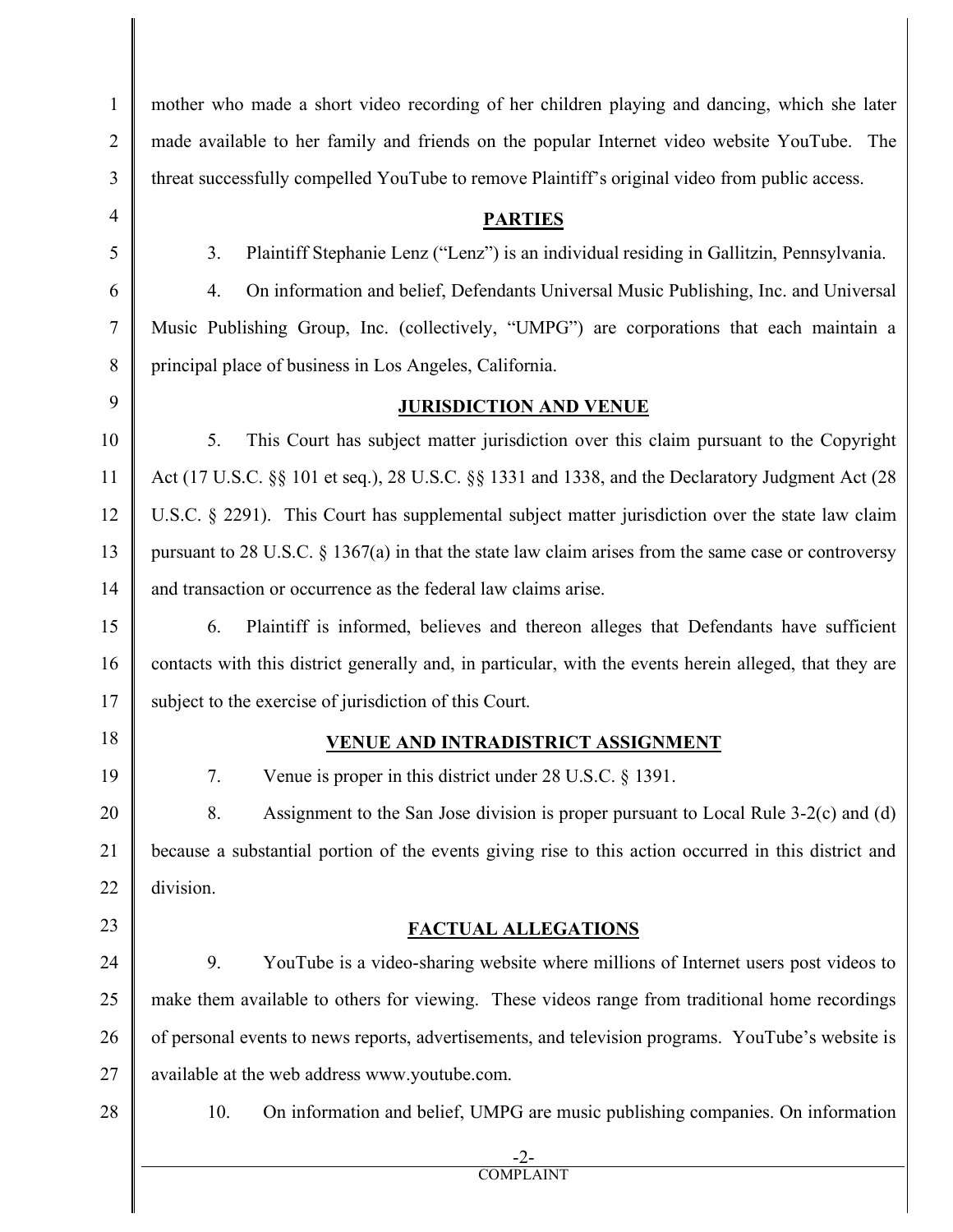and belief, UMPG own or administer the copyrights in music written and performed by the artist Prince, including the song "Let's Go Crazy."

11. Plaintiff Stephanie Lenz is a mother, wife, writer and editor. She and her husband have two children, three-year-old Zoe and eighteen-month-old Holden.

4

1

 $\mathfrak{D}$ 

3

5

6

7

8

9

10

12

13

24

25

26

27

28

12. On or about February 7, 2007, Lenz's children were playing in the family's kitchen when Holden began dancing to the Prince song "Let's Go Crazy," which Zoe and Holden had recently heard on television during the Super Bowl halftime show. Lenz used her digital camera to create a 29-second video recording of the children's activities, which consisted primarily of Holden's dance performance. Lenz later transferred the recording onto her computer and saved it as a video computer file (hereafter "Holden Dance Video").

11

13. On or about February 8, 2007, Lenz uploaded the Holden Dance Video from her computer to the YouTube website for her family and friends to enjoy. The video was publicly available at the Internet address <http://www.youtube.com/watch?v=N1KfJHFWlhQ>.

14 15 16 17 18 19 14. On information and belief, on or about June 4, 2007, UMPG, through their representative, demanded that YouTube remove the Holden Dance Video from the YouTube website because the video allegedly infringed a copyright owned or administered by UMPG. By authorizing the demand, UMPG affirmed under penalty of perjury that their notice of infringement was accurate and that they were authorized to make the infringement claim arising from the Prince song "Let's Go Crazy."

20 21 22 23 15. On June 6, 2007, YouTube sent Lenz an email notifying her that it had removed the Holden Dance Video pursuant to UMPG's notification that the material infringed their copyright. The email also warned Lenz that repeated incidents of copyright infringement could lead to the deletion of her YouTube account and all videos uploaded to the account.

16. Lenz sent YouTube a counter-notification on June 27, 2007, demanding that her video be reposted because it does not infringe UMPG's copyright in any way. Regardless, the Holden Dance Video has remained unavailable on YouTube for more than six weeks.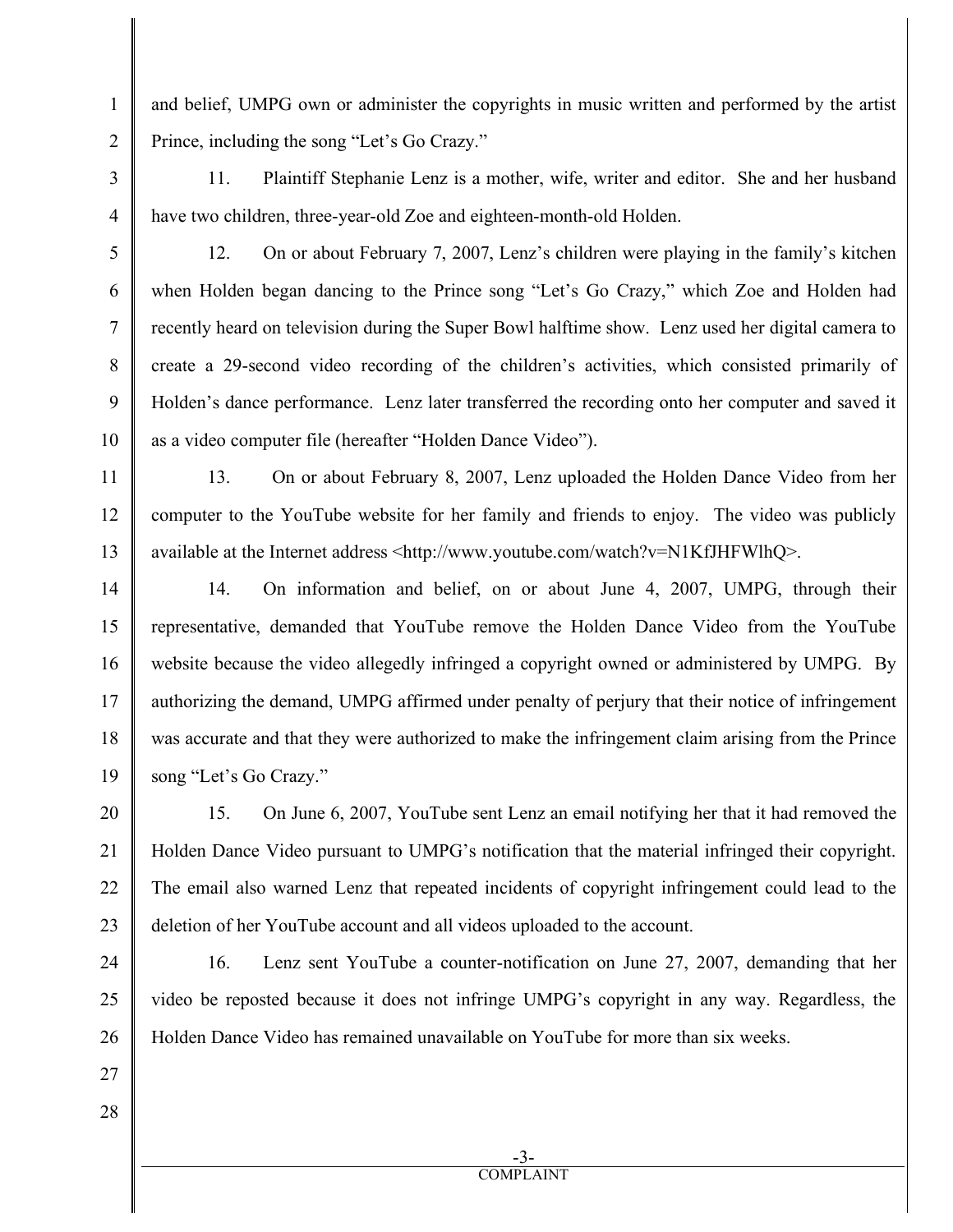# **COUNT I: 17 U.S.C. § 512(F) MISREPRESENTATION**

17. Plaintiff repeats and incorporates herein by reference the allegations in the preceding paragraphs of this complaint.

18. On information and belief, the Holden Dance Video does not infringe any copyright owned or administered by Defendants because Lenz's use of the Prince song "Let's Go Crazy" is a self-evident non-infringing fair use under 17 U.S.C. § 107.

19. On information and belief, Defendants knew or should have known that the Holden Dance Video did not infringe any UMPG copyrights on the date they sent YouTube their complaint under the DMCA.

10 11 20. Accordingly, Defendants violated 17 U.S.C. § 512(f) by knowingly materially misrepresenting that Holden Dance Video infringed UMPG's copyright.

12 13 14 15 21. As a direct and proximate result of Defendants' actions, Plaintiff has been injured substantially and irreparably. Such injury includes, but is not limited to, the financial and personal expenses associated with responding to the complaint and harm to her free speech rights under the First Amendment.

16

1

 $\mathcal{L}$ 

3

4

5

6

7

8

9

# **COUNT II: INTERFERENCE WITH CONTRACT**

17 18 22. Plaintiff repeats and incorporates herein by reference the allegations in the preceding paragraphs of this complaint.

19 20 23. From February 2007 to June 2007, Lenz contracted with YouTube for the hosting of the Holden Dance Video pursuant to YouTube's Terms of Use.

21 22 24. On information and belief, Defendants knew of the contractual relationship between Lenz and YouTube.

23 24 25 26 25. On information and belief, Defendants' notice to YouTube was intended to cause YouTube to terminate, interfere with, interrupt, or otherwise limit Lenz's contractual rights with YouTube under the Terms of Service by misrepresenting that the posting of the Holden Dance Video infringed UMPG's copyrights.

27 28 26. Defendants' actions did disrupt Lenz's contract with YouTube for hosting the Holden Dance Video. As a result of these actions, the video was unavailable on YouTube for more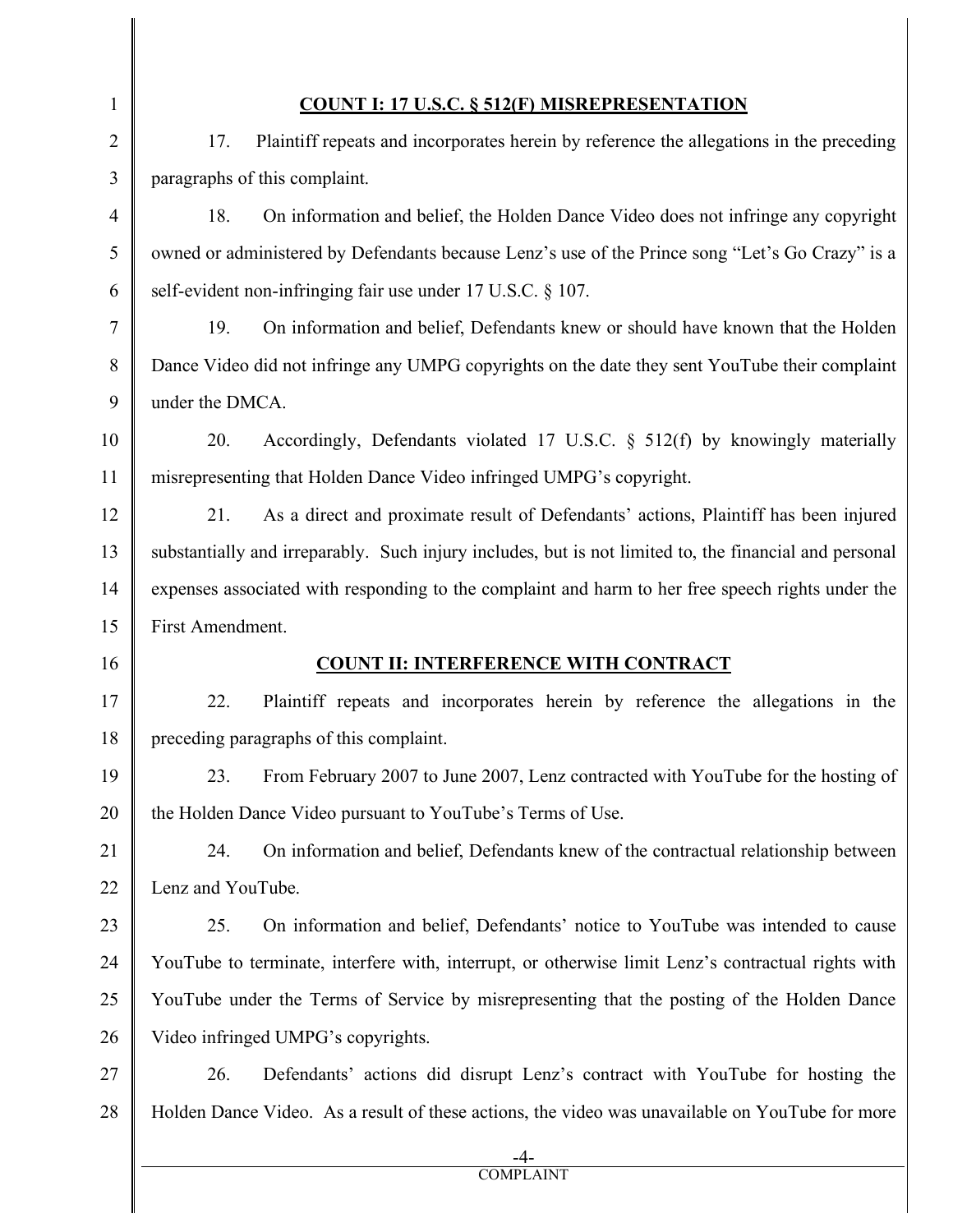than six weeks.

27. As a direct and proximate result of Defendants' actions, Lenz has been injured substantially and irreparably. Such injuries include, but are not limited to, the harm to her free speech rights under the First Amendment.

### **COUNT III: DECLARATORY RELIEF OF NON-INFRINGEMENT**

28. Plaintiff repeats and incorporates herein by reference the allegations in the preceding paragraphs of this complaint.

29. There is a real and actual controversy between Plaintiff and Defendants regarding whether the Holden Dance Video constitutes infringement of a copyright lawfully owned or administered by Defendants.

30. Plaintiff contends that posting of her footage was and is lawful, consistent with the Copyright Act of the United States of America, including those laws prohibiting direct, contributory or vicarious infringement, laws protecting fair use and the First Amendment to the United States Constitution, and judicial decisions construing such laws, doctrines, and provisions.

31. Wherefore, Plaintiff requests that the Court determine and adjudge that each and every one of the above-stated propositions states the law applicable to the facts involved in this action.

# **PRAYER FOR RELIEF**

WHEREFORE, the Plaintiff prays for judgment as follows:

- 1. A declaratory judgment that the Holden Dance Video posted by Plaintiff does not infringe any copyright owned or administered by Defendants;
- 2. Injunctive relief restraining Defendants, their agents, servants, employees, successors and assigns, and all others in concert and privity with Defendants, from bringing any lawsuit or threat against Plaintiff for copyright infringement in connection with the Holden Dance Video, including, but not limited to, the video's publication, distribution, performance, display, licensing, or the ability to host it online or link to it from any website;